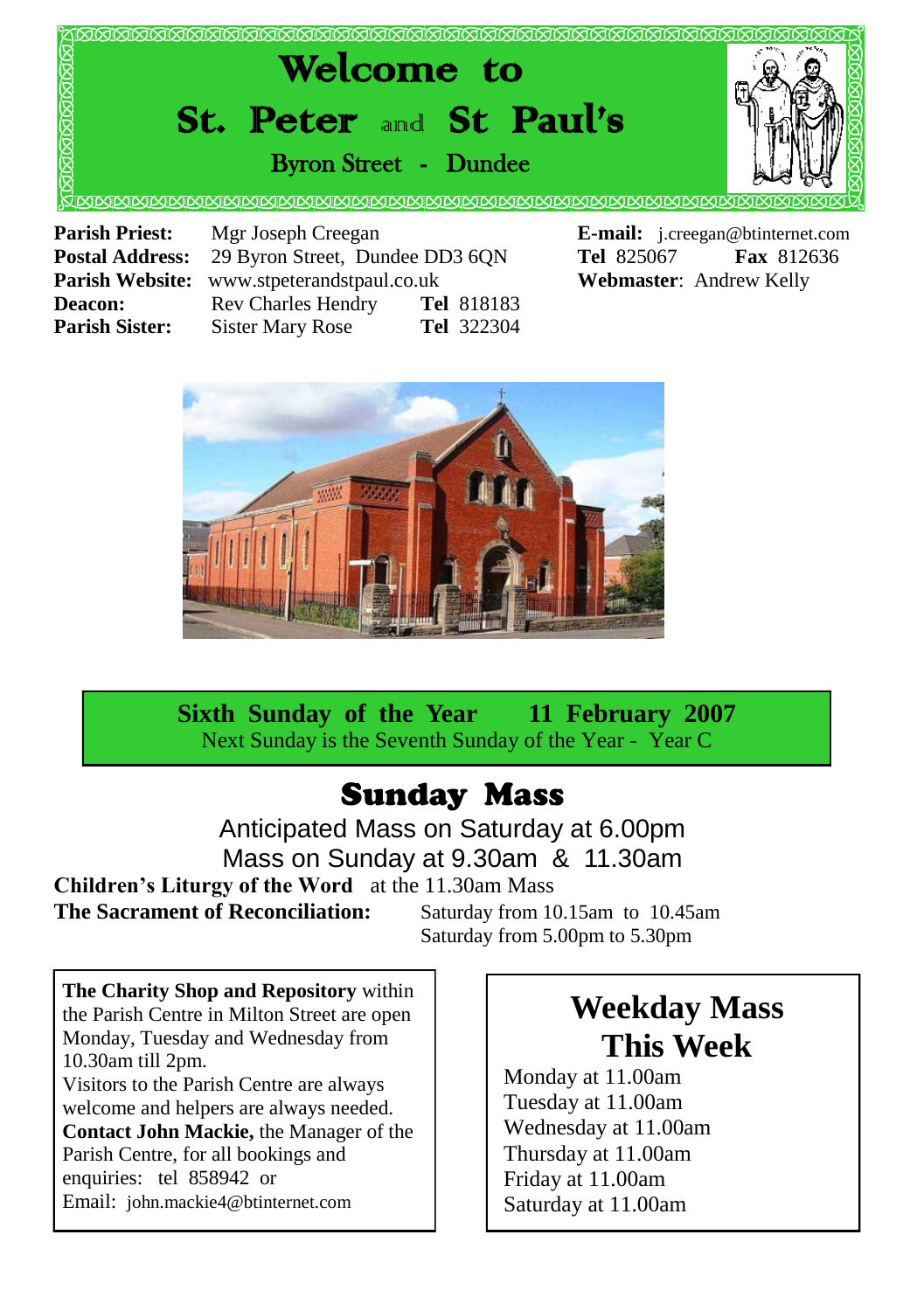# *Walk with Me*

For most of us our priorities are realistic and sound; we desire life and health. These are the qualities we want



for those we love. To enjoy health, to share life, to walk steadily in the light are the desires of our hearts.

These are gifts of God and are found in God. By turning to God and living by God's trust we walk the path of life, in the light and warmth of God's love until we come to our eternal health: life in God's presence. What we long for will be found simply in God. What we long for will be found entirely, wholly, with nothing essential missing, in friendship with the Lord.

Lent is the time when we seek to renew that friendship with God. We spend time, each day, raising our minds and hearts to God in prayer. We express our relationship in the way we move away from putting other things in place of God.

### **Home is a Holy Place**

Our home is the context in which we live our faith and make the Lenten journey. As well as the pressure points there are moments of peace and joy; there are situations which have to be handled delicately and there are periods of silence.

The little booklet - *Walk with Me* - can guide us through Lent at home

### RISK ASSESSMENT

To stay safe in the world today:

Avoid travelling in cars because they are responsible for 20% of all fatal accidents. Do not stay at home because 17% of all accidents occur in the home.

Avoid walking in the street because 16% of all accidents involve pedestrians.

Avoid travelling by air, rail or water because 16% of all accidents involve these forms of transport.

Of the remaining third, 32% of deaths occur in hospital, so avoid hospitals.

Never go to bed because 95% of people die in bed.

However, you'll be relieved to know that only 0.01% of deaths occur during services in church. Therefore, logic tells us that the safest place to be at any given time is in church. Prayer is safe too. The percentage of deaths during prayer is even less.

So for safety's sake, attend Church and pray – it could save your life!

#### **DIRECTORY DIOCESE OF DUNKELD**

Some copies of the 2007 Directory of information for the Diocese of Dunkeld are available at the back of the church. This is priced at £2.50. If you buy a copy, please put the money in the box marked for newspapers.

**Let us pray for** Margaret Smith, Caleb Gardiner, Audrey Soares, John Linehan, **who are seriously ill,**

**the sick and housebound**: Winnie Reilly, Nan Brady, Peter Devlin, Janet Thomson, David Donnet, James Harvey, Frances McKenzie, Moira Brodie, Ingrid Brodie, Thea Atkinson, Jenny Robertson, Helen Devine, June Herd,

**also** Florence Parker, Frank Payne, Elizabeth Morrison, Adrian Whytock, **who died recently** 

**and** Steven Walker, Vena Smith, Mary Devllin, Evelyn Devlin, Alfred Heffell, **whose anniversaries fall at this time**.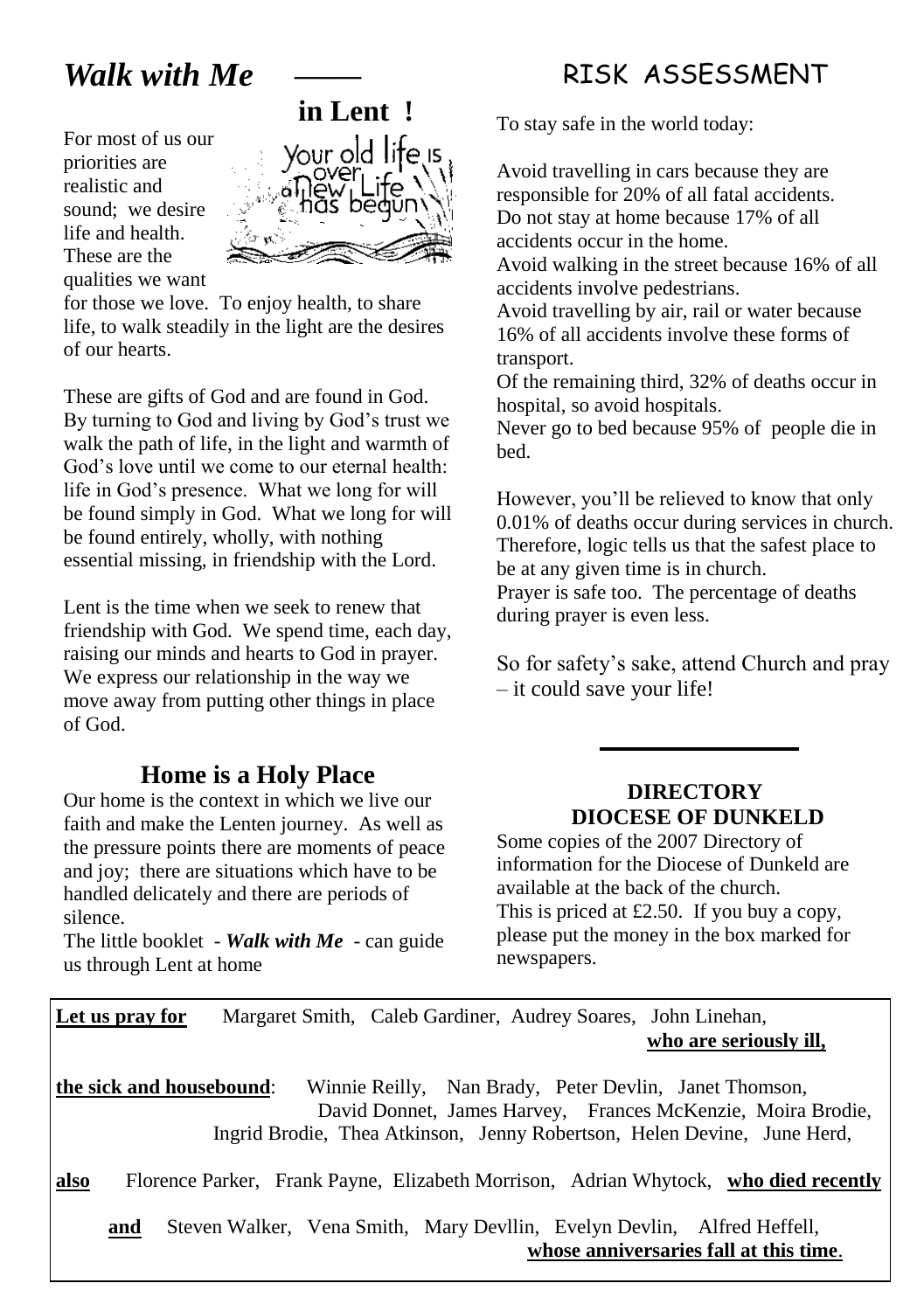### **Looking for Happiness ?**

A group of graduates, highly established in their careers, got together to visit their old university professor. The conversation soon turned into complaints about stress in work and life. Offering his guests coffee, the professor went to the kitchen and returned with a large pot of coffee and an assortment of cups - porcelain, plastic, glass, crystal, some plain-looking, some expensive and some exquisite — telling them to help themselves to the coffee. After all had a cup of coffee in hand, the professor said: "If you noticed, all the nice looking expensive cups were taken up, leaving behind the plain and cheap ones. While it is but normal for you to want only the best for yourselves, that is the source of your problems and stress.

Be assured that the cup itself adds no quality to the coffee. In most cases, it's just more expensive and in some cases even hides what we drink. What all of you really wanted was coffee, not the cup, but you consciously went for the best cups...and then began eyeing each other's cups.

"Now consider this:

Life is the coffee, and the jobs, houses, cars, things, money and position in society are the cups. They are just tools to hold and contain life, and the type of cup we have does not define nor change the quality of life we live. Sometimes, by concentrating only on the cup, we fail to enjoy the coffee God has provided us."

God brews the coffee, not the cups . . enjoy your coffee. "Being happy doesn't mean everything is perfect, it means you've decided to see beyond the imperfections"

#### **Sacraments of Initiation**

The dates for Confirmation and First Holy Communion have been decided and communicated to the parents of P4 children. The Bishop will come to our parish to administer the **Sacrament of Confirmation on Sunday 6 May 2007.**

**First Holy Communion will be on Sunday 3rd June 2007.**

### **RITE OF ELECTION**

Those who are to be received into the Church in their parishes at Easter will gather in St. Joseph's Church, Dundee for a special Service, The Rite of Election, on Sunday 25 February, the First Sunday of Lent, at 3.00pm. In this Liturgy of the Word, not Mass, they will be received by the Bishop, have their names enrolled and pointed towards the final stages of preparation for being baptised or received into the Church at Easter.

This is an important event in the Church's calendar. All are invited to participate.

World Day of Prayer for the Sick Monday 12 February Mass in St Joseph's, Wilkie's Lane at 7pm Celebrated by Bishop Logan

A National Celebration to mark the 40th Anniversary of Catholic Charismatic Renewal worldwide will take place in St. Stephen's, Dalmuir, Clydebank Saturday 17 February, At 11 for 11.30am - 5.30pm Prayer and Praise, Celebration Mass. The Prayer Group is running a free bus, leaving the church at 9am. If you are interested please contact Anne Ferrie (827543), Steve Lavery (203269) or Gerry McLaughlin (900061) or e-mail [gerry.mcl@blueyonder.co.uk.](http://uk.f861.mail.yahoo.com/ym/Compose?To=gerry.mcl@blueyonder.co.uk) 

If you have already said you will go please make sure we have your name.

*A man was stopped by the police who appeared behind him with a flashing blue light. He put his window down and then the officer asked him: I suppose you don't know why I am stopping you?*

*In a moment of mad optimism he replied: Are you by any chance looking for directions?*



You would not believe what I had for supper.